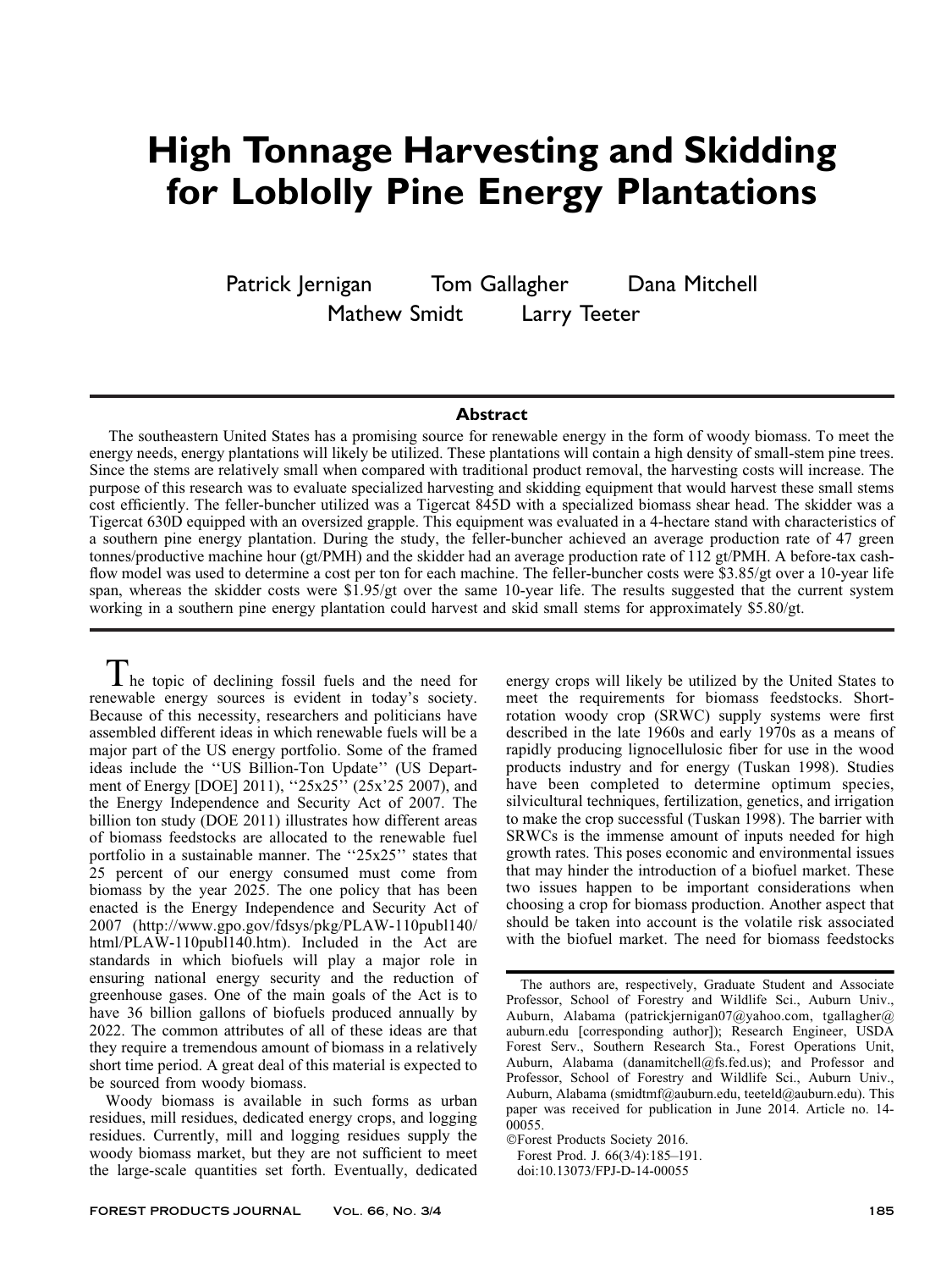for energy has not been constant in the past. To mitigate risk, the biomass feedstock crop should be flexible in its ability to produce different products for the landowner to make a profit from his or her initial investment. Correspondingly, the crop should be well known in different areas such as nursery management, stand management, and disease and pest control.

Southern pine stands have the potential to provide significant feedstocks for the biomass energy market (Scott and Tiarks 2008). Pine plantations have played a major role in the success of the forest products industry in the United States but specifically in the southeastern United States. The Southeast produces more industrial timber products than any other region in the world (Allen et al. 2005). This can be attributed to the Southeast climate and knowledge of intensive southern pine plantation management. The stands proposed for the energy plantations will predominately be composed of loblolly pine (Pinus taeda) planted at a density between 2,470 and 2,960 trees per hectare (TPH). Stands will be grown for 10 to 15 years, after which they will be harvested by the clear-cut method. Typically, stands at this age are not merchantable in today's market because of the small stem dimensions at this young age. The shorter rotations will be attractive to landowners looking for a quick return on investment when compared with other timber product types that require much longer rotations.

The problem lies in the logistics of felling the smalldiameter stems and delivering them to the mill in a form that is economically feasible (Spinelli et al. 2006). Harvesting systems must be balanced for the characteristics of the forest, machine types, and intensity of the harvest to reflect the equipment's productivity (Akay et al. 2004). The main issue in the logistics process is the production costs associated with harvesting and handling the smaller stems.

In the Southeast, conventional whole-tree harvesting systems incorporate a feller-buncher to fell and bunch the trees while a rubber-tired grapple skidder drags the bundle (several bunches from the feller-buncher laid together) of trees to the loading deck (Wilkerson et al. 2008, Soloman and Luzadis 2009). These two machines are essential to the operation and must be productive for profitability. The stems are processed at the loading deck into logs, tree-length material (delimbed and bucked), or chips. In full tree systems, the residues such as foliage, limbs, bark, and tops are typically left on the loading deck or the skidder distributes the slash back into the harvested stand. These residues, along with the main bole of the tree, provide a large amount of low-cost biomass. Additionally, large amounts of logging residues could potentially hinder future operations such as site preparation (Visser et al. 2009). In an energy plantation setting, the conventional whole-tree harvesting system configuration will follow traditional harvesting techniques and the whole tree will be chipped. When chipping, the equipment should be utilized to maintain wood flow for the highly productive chipping application. Using a whole-tree chipping system aids the harvesting process in several areas.

Investment in biomass harvesting productivity research studies have been minimal since the late 1980s because of the low interest in biomass feedstocks, resulting in a gap in the understanding of production potential of modern harvesting machines. On the basis of an unpublished benchmarking study of a current harvesting system operating in south Alabama, the US Department of Agriculture Forest Service found that current felling and skidding costs range from \$5.44 to \$8.21 per green tonne (gt; Klepac 2011). The use of more specialized and technologically advanced equipment could lower the cost per unit. Also, it is essential that the harvesting system be composed of as few machines as possible to save money in maintenance and labor costs, moving costs, and reduced interference delays (Klepac and Rummer 2000). These systems do not need to be capital intensive to lower costs, but must have the flexibility and capability to be used for conventional round wood production in case of a biomass market collapse. Because of the high volume and low product value, a highly productive operation that uses an economy-of-scale approach must be developed. High production rates lower the fixed costs by spreading the costs over more units harvested. The system designed for this study is a high-speed, high-accumulation feller-buncher and a modified high-capacity rubber-tired skidder. A small case study was performed on this new equipment to analyze productivity and costs associated with owning and operating the machines.

## Methods

## Study site

Corley Land Services purchased a 4.4-hectare stand of 11-year-old timber on a site outside Monroeville, Alabama (Fig. 1) to demonstrate the system and implement a production study. The site was in the upper coastal plain and contained minimum slope. The stand used for the study represents an ideal energy plantation with the following characteristics: planted pine plantation, minimum of 1,482 TPH, age class between 10 and 15 years, and more than 40 hectares. The stumpage acquired had a 10 percent cruise implemented to get an accurate estimate of the timber inventory on the property. TPH, volume per hectare, total volume, average height, and species composition were determined from the cruise.

## Production study

To investigate the feller-buncher engineered by TigerCat, a time study was implemented to calculate utilization and production capabilities. Several methods were used to collect data including using a stopwatch, a video recorder, and a MultiDat field recorder. The video was analyzed to obtain the number of trees per accumulation. Trees per accumulation can be described as the total number of trees severed and placed in the feller head before deployment into a bunch.

The productivity of the skidder was evaluated using the same three methods as the feller-buncher time study. First, a stopwatch was used to gather the cycle time for the skidder to leave the loading deck and return with a bundle of felled biomass. These cycle times were analyzed along with the distance traveled per cycle, which was obtained by the global positioning system function of the MultiDat recorder placed in the skidder. Last, video was taken to analyze grapple functions and estimate bundle size.

Fuel usage was another variable investigated. The machines were filled in the morning before the operation began. The machines' productive hours were measured throughout the day along with the scheduled hours set forth by Corley Land Services. At the end of the day, the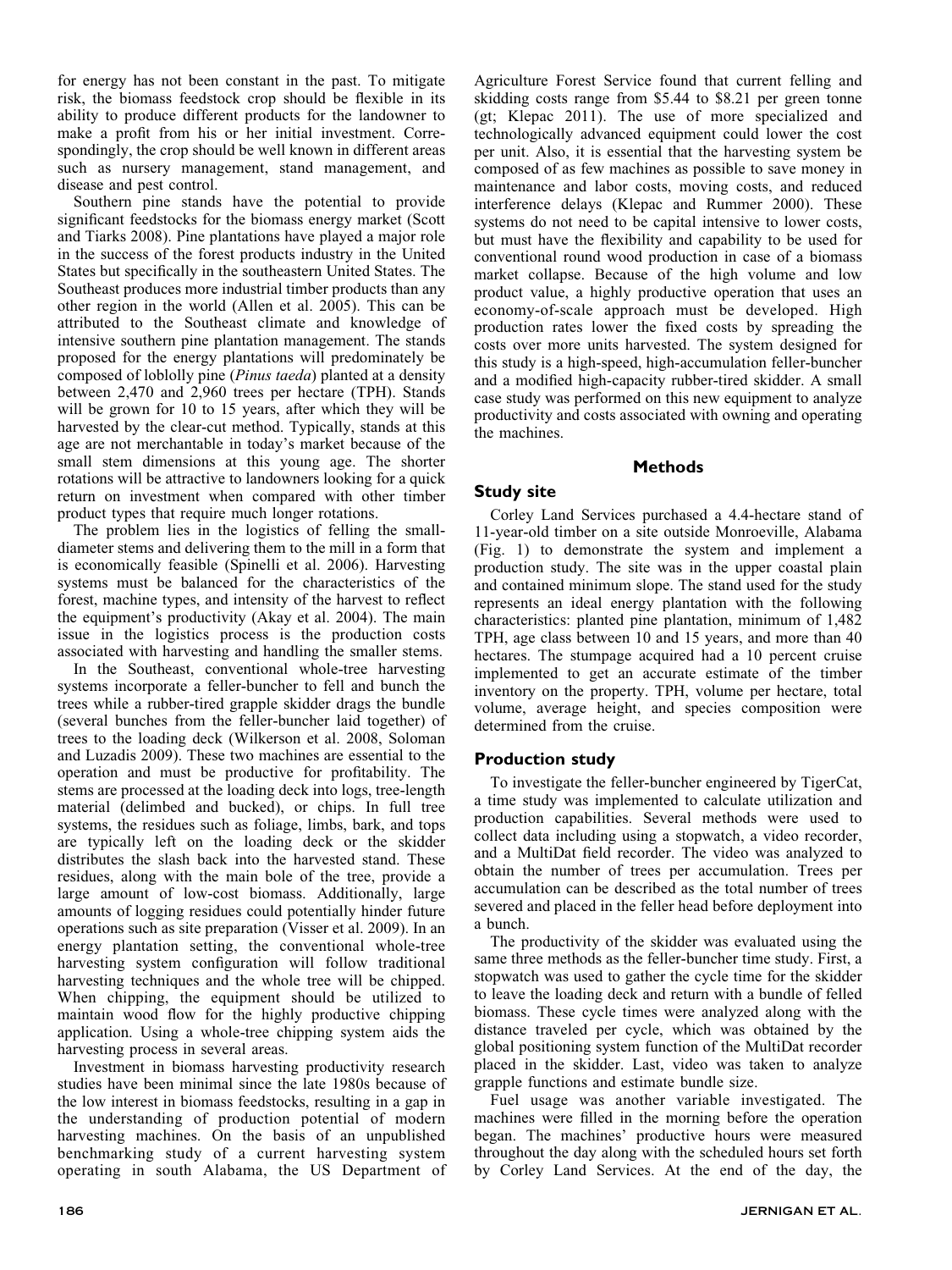

Figure 1.—Location of landing on the harvested plantation.

machines were filled with a pump equipped with a fuel meter to determine consumption levels.

#### Results and Discussion

### Stand results

On the basis of the cruise data, the average total pine biomass was 195.68 gt/ha. Stand density was measured by TPH and basal area. Average TPH was 1,423, whereas the basal area was  $27.60 \text{ m}^2/\text{ha}$ . Other key descriptive stand statistics can be seen in Table 1.

From TPH and green tonnes per hectare, average tree size was formulated. On the basis of the data, average size resulted in 303 pounds or 0.14 tonnes per tree. This value was utilized in productivity calculations for both the fellerbuncher and grapple skidder.

### Production study

During the study period, a total of 186 feller-buncher cycles were measured and recorded, which consisted of the harvest of 1,404 trees. Descriptive statistics for the fellerbuncher cycle times are listed in Table 2. The feller-buncher averaged 47 gt/productive machine hour (PMH) during the study.

The mean estimate for time per accumulation was 1.36 minutes (95% confidence interval  $= 1.30$  to 1.42). A scatterplot shows the relationship between the number of trees harvested per accumulation and cycle time (Fig. 2). The figure illustrates a trend of increasing cycle time with the increase in trees harvested per accumulation. Although the harvesting head was designed to hold  $15+$  trees (15 cm diameter at breast height) per accumulation, crooked stems, branches, and operator visibility resulted in an average of 8 trees. The average payload per accumulation was estimated at 1.02 gt.

The feller-buncher productivity was estimated by developing a linear regression model. The response variable was cycle time, which was the time to harvest and release one accumulation of trees. The predictor variable was the number of trees harvested per accumulation. The number of trees per accumulation was proven to be significant using

|  | Table 1.-Study site density and weight statistics. |
|--|----------------------------------------------------|
|  |                                                    |

|                       |         |         |        |           |          | 95% CI   |  |
|-----------------------|---------|---------|--------|-----------|----------|----------|--|
|                       | Max.    | Min.    | Mean   | <b>SD</b> | Lower    | Upper    |  |
| Basal area/ha $(m^2)$ | 30.70   | 21.92   | 27.60  | 2.67      | 25.69    | 29.50    |  |
| Trees/ha              | .630.86 | ,186.08 | ,423.3 | 135.44    | 1,326.41 | 1,520.19 |  |
| Weight/ha (tonnes)    | 220.03  | 150.02  | 195.68 | 22.75     | 179.40   | 211.95   |  |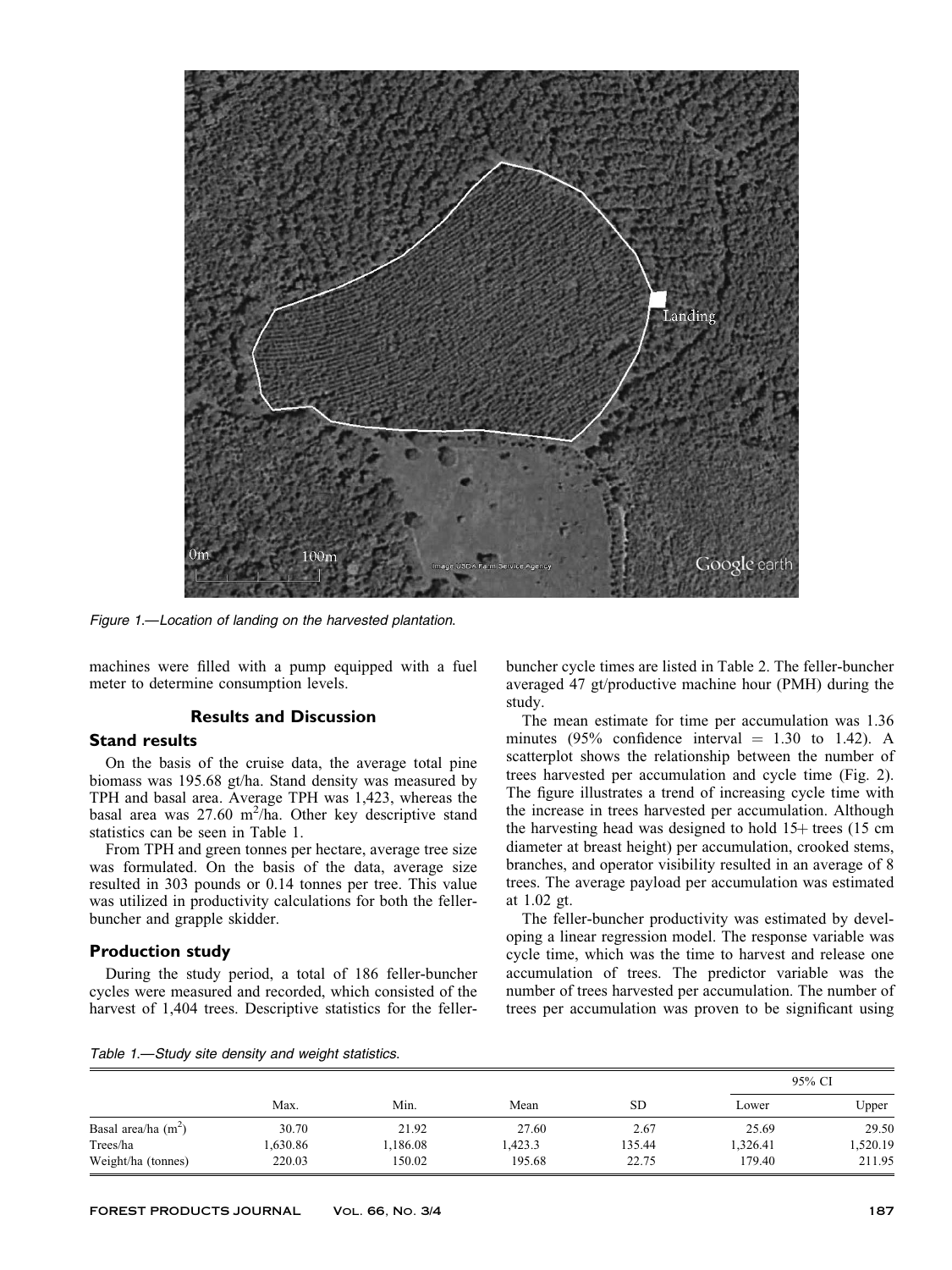| Table 2.-Key statistics for feller-buncher cycles. |  |
|----------------------------------------------------|--|
|----------------------------------------------------|--|

|                                                       | Min. | Max.     | Mean | SD.  |
|-------------------------------------------------------|------|----------|------|------|
| Accumulation (acc) time (min) 186 0.22 3.48 1.36 0.33 |      |          |      |      |
| Trees/acc <sup>a</sup>                                |      | 186 1 15 | 7.55 | 2.19 |

<sup>a</sup> Count of trees in feller-buncher head before dropped into bunch.



Figure 2.—Scatterplot of feller-buncher cycle time versus trees per accumulation.

Table 3.—Regression equation details for the feller-buncher cycle.

|                                 | Coefficients | SE.   | t stat. | P value  |
|---------------------------------|--------------|-------|---------|----------|
| Intercept                       | 0.300        | 0.138 | 2.17    | 0.031    |
| Trees/accumulation <sup>a</sup> | 0.144        | 0.018 | 8.21    | < 0.0001 |

<sup>a</sup> Count of number of trees cut and accumulated in the feller-buncher head before dropping the full accumulation in a bunch.

the  $t$  test approach. Table 3 represents the regression equation details.

Table 3 illustrates that the  $P$  value exhibited for the variability in tree accumulations is statistically significant ( $\alpha$ )

Table 4.—Descriptive statistics for skidder delay-free cycles.

|                  | n  | Max.  | Min. | Mean | SD    |
|------------------|----|-------|------|------|-------|
| Cycle time (min) | 59 | 9.25  | 1.1  | 3.92 | 1.88  |
| Bunch $(no.)^a$  | 59 |       |      | 1.68 | 0.502 |
| Distance (m)     | 59 | 1.096 | 103  | 459  | 251   |

 $a$  Bunch (no.) = number of bunches per skidder cycle.

 $(0.05)$ . This indicates that the number of trees harvested per accumulation is statistically important and helps explain some of the variability in the feller-buncher cycle time. The fit of the prediction model reflects the variability associated with felling trees in small time increments.

To determine skidder productivity, a stopwatch was used to record a total of 59 delay-free cycles (Table 4). From these observed cycles, a linear regression model was developed to estimate skidding cycle time. Figure 3 displays a scatterplot of the relationship between distance and cycle time. To achieve a good fit of regression model residuals, additional variables were needed. Distance was transformed and an interaction variable was needed. The interaction between skidding distance and number of bunches was added to the model to reflect a relationship observed in the field. Skidding cycles with few bunches were more often observed with shorter skidding distances. The distance variable was the most significant of the parameters, as shown in the respective  $P$  values calculated (Table 5).

Productivity was calculated for each delay-free skidding cycle. The average payload for the delay-free cycles was calculated to be 6.85 gt. Average productivity for the skidder resulted in 112.25 gt/PMH. The high productivity can be attributed to multiple factors in the study. First, the modified skidder has an oversized grapple, which gives it the ability to grapple larger payloads. Because the skidder can acquire more tonnage with each skid without increasing cycle time, the productivity is increased. Also, the tract offered many short skids, which minimize cycle time. This is confirmed by the regression developed that showed that distance was the most significant variable. Maximum productivity was achieved when the skidder grappled multiple bunches near the landing. In these cases, the skidder could produce 255.8 gt/PMH. This unusually high productivity was not typical in the study. In other situations,



Figure 3.—Scatterplot showing delay-free cycle time and distance ( $n = 59$  cycles).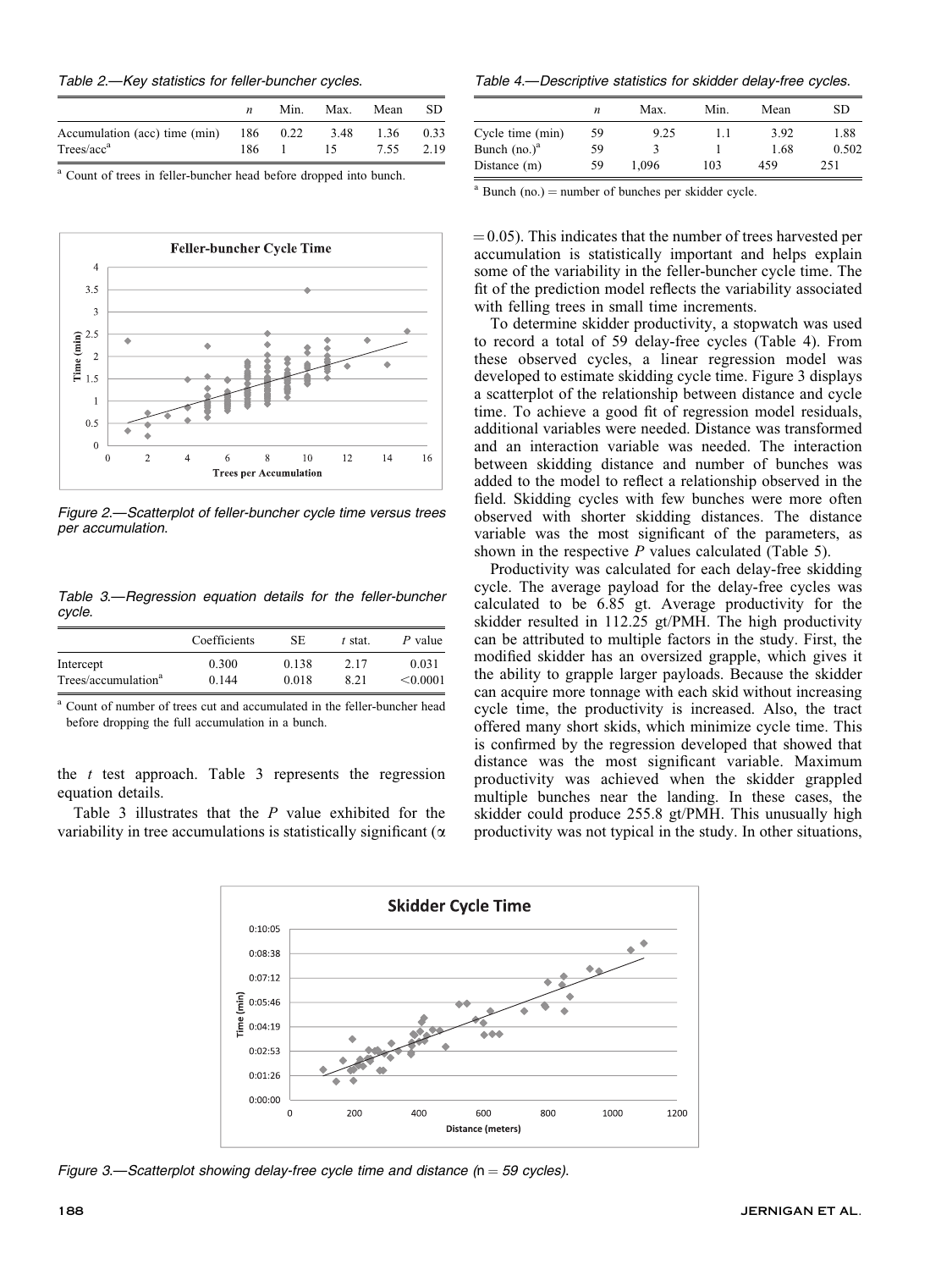Table 5.—Regression coefficients and statistical information for the skidder cycle model.<sup>a</sup>

|                                            | Coefficients | <b>SE</b>  | $t$ stat. | $P$ value |
|--------------------------------------------|--------------|------------|-----------|-----------|
| Intercept                                  | $-0.296$     | 0.68234    | $-0.43$   | 0.6658    |
| Distance $(m)$                             | 0.00664      | 0.00223    | 2.98      | 0.0043    |
| Distance $(m)$                             | 0.00000348   | 0.00000143 | 2.42      | 0.0188    |
| Distance $\times$ bunch (no.) <sup>b</sup> | $-0.00210$   | 0.00104    | $-2.02$   | 0.0482    |
| Bunch (no.)                                | 1.176        | 0.41513    | 2.83      | 0.0065    |

<sup>a</sup> Total cycle time in minutes.

 $<sup>b</sup>$  Bunch (no.) = number of bunches per skidder cycle.</sup>

long skid distances reduced the productivity to 49.9 gt/ PMH.

#### Economic analysis

The cost of each machine was estimated on the basis of production rates found in this study. All costs were input into a before-tax cash-flow spreadsheet developed by Dr. Robert Tufts of Auburn University (Tufts and Mills 1982).

The manufacturer's suggested retail price (MSRP) for a new 845D feller-buncher was acquired from Tigercat (Fig. 4). The initial expected capital investment for this specific machine is \$495,080. This includes all extra components such as the biomass shear head (\$65,945), upgrade on tracks (\$5,590), and the Cummins interim Tier IV engine (\$18,750). The 630D skidder MSRP was \$330,000 (Fig. 5). For the purpose of this study, a \$50,000 down payment was paid on both pieces of equipment with the rest of the investment financed. Escambia County Bank was contacted for the finance rate and length of loan for the both machines. A typical annual percentage rate for each machine would be 7 percent for 60 months (B. Cox, personal communication, 2012). Insurance and property taxes were combined as a percentage for the analysis. The insurance (fire, theft, and vandalism) was set at 4 percent and the property tax rate used was 2 percent.

All variable costs associated with operating the fellerbuncher and skidder were used in the cash-flow model. Fuel use was determined on the basis of the detailed records maintained by Corley Land Services. The feller-buncher used approximately 9.9 gallons of off-road diesel per productive/operating hour. The skidder consumed an average of 6 gal/PMH. Off-road diesel was priced during the study at \$3.80/gal. Lube cost was determined as a percentage of fuel usage (Brinker et al. 2002). These costs were combined in the analysis for a resulting figure of \$54.10/PMH for the feller-buncher and \$39.16/PMH for the skidder. Repair and maintenance costs were determined using the Caterpillar Performance Handbook. Total repair and maintenance costs were estimated at \$16.00/PMH for the feller-buncher. The maintenance and repair rate used for the skidder was \$10.00/PMH. If the assumption error is 50 percent, the overall annual equivalent cost (AEC) of the machine had a minimal change  $(\leq 1\%)$ . Major repairs or replacements were also included into the analysis. The two main components that would need to be replaced during the life of the feller-buncher would be the undercarriage and engine. The feller-buncher engine would need to be rebuilt at year 5 at a cost of approximately \$15,000 (J. Robinson, diesel mechanic, personal communication, 2011). The undercarriage would have a low rebuild at ages 3 and 9 years. Also, it would have a major rebuild of the undercarriage at age 6. Both rebuilds include track replacement. Tires (at \$8,000 every 3 yr) would be the main component with a replacement schedule for the skidder. The labor rate was set at \$15.00/h with 33 percent fringe benefits for the operator. An inflation rate of 3 percent was used on labor, maintenance, and fuel. A utilization rate of 75 percent was used for the analysis for the feller-buncher



Figure 4.—Tigercat 845D harvesting study area.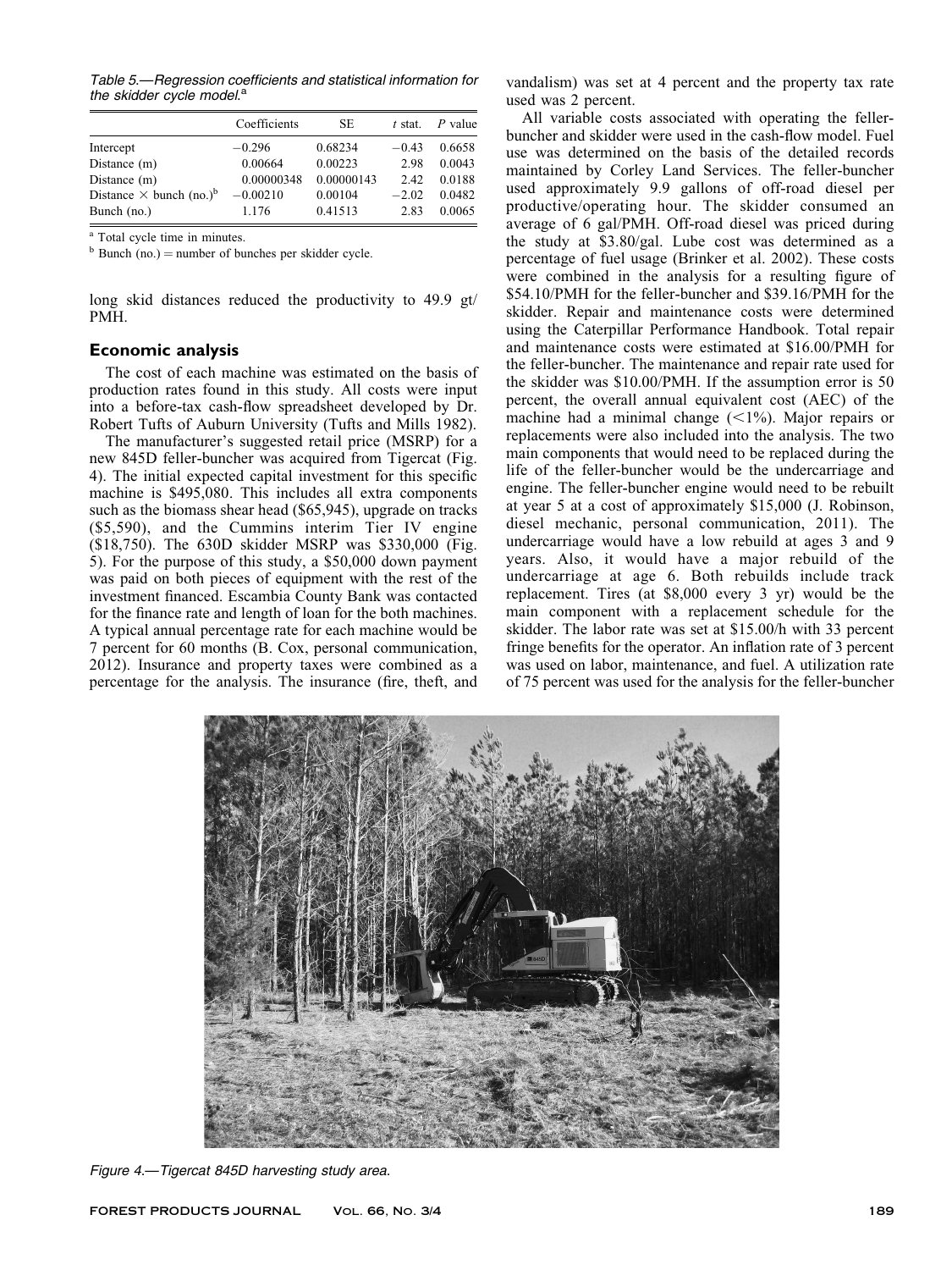

Figure 5.—Tigercat 630D with 635 grapple skidding timber.

instead of the measured 86 percent. This is the maximum that could be seen for the machine owing to expected operational delays. However, the skidder utilization rate of 32 percent was used because it was limited by the fellerbuncher and deck delays.

The AEC is the cost to own and operate a piece of equipment over its entire life span while taking into account the time value of money (Tufts and Mills 1982). For the purpose of this study, the feller-buncher and skidder were placed on a 10-year or 20,000 scheduled machine hour life span. Assuming this 10-year span, the feller-buncher has an AEC of \$275,066.94. By applying the 47 gt/PMH found in the study to the economic analysis, the feller-buncher could produce a ton of wood for \$3.85/gt. The skidder costanalysis model returned an AEC of \$141,323 over the 10 year life span. By applying the productivity of 112 gt/PMH and a utilization rate of 32 percent for the skidder (matching the production from the feller-buncher, which is the limiting machine for balancing the harvesting system), the 630D can skid wood for \$1.95/gt. Thus, the two machines combined can harvest and skid wood for \$5.80/gt before tax in an energy plantation setting.

To better understand the system under government tax rates, an after-tax analysis was performed while assuming the same parameters. The marginal tax rate used in the analysis was 25 percent, which was for a married sole proprietor owner tax-filing status and having a joint income of \$70,700 to \$142,700 (CCH 2011). This rate was used because the logger must net this amount of income to pay for the machinery. After applying the federal tax rate, the feller-buncher has an AEC of \$206,984 and a cost per green tonne of \$2.90. The skidder's AEC decreased to \$106,559 and cost per tonne decreased to \$1.47. The decrease in cost for both machines reflects a reduction in tax liability owing

to expenses. These deductions are applied to expenses and interest payments.

This study was completed after a fairly short period of time for the operators to get comfortable with the equipment. In addition, there were several challenges for the feller-buncher operator, such as significantly crooked trees (hurricane damage) and various distractions. With greater performance from expected learning-curve improvements (Purfurst 2010), it was estimated that production from the feller-buncher could increase from 71,645 to 96,446 gt/ yr. The underutilized skidder can easily process the additional volume and the greater system production will decrease the unit costs by \$1.20/gt, delivering the harvested material to the landing for \$4.60/gt.

### **Conclusions**

In this study, a Tigercat 845D feller-buncher equipped with a biomass shear head was used to harvest and a modified 630D skidder was used to skid the whole trees to the deck. The analysis of the machines took place on an 11 year-old pine plantation near Monroeville, Alabama. The 4.4-hectare tract took a total of 22.5 hours to harvest. Production and cost numbers were calculated for each machine working separately. These numbers were further analyzed for prospective system improvements.

The feller-buncher averaged 47 gt/PMH during the study. Crooked trees, operator inconsistency, and lack of experience hindered production. The before-tax annual equivalent cost for the feller-buncher was determined to be \$275,067/ yr. By applying the productivity observed in this study, the cost per green tonne over a 10-year life span would be \$3.85. Skidder production was determined to be 112 gt/ PMH. The annual equivalent cost for the skidder was determined to be \$141,323. By applying the productivity